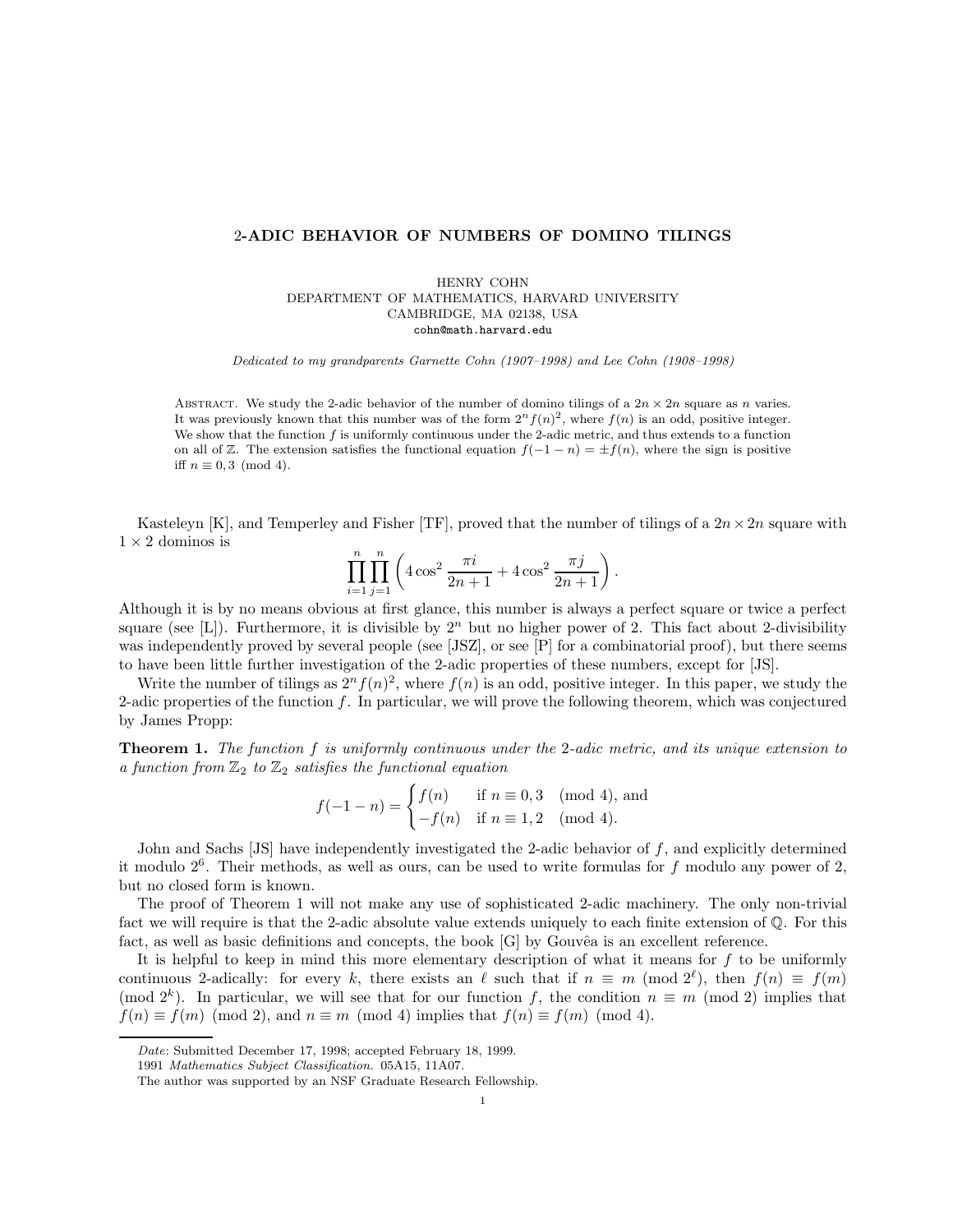As a warm-up in using 2-adic methods, and for the sake of completeness, we will prove that that number of tilings of a  $2n \times 2n$  square really is of the form  $2^n f(n)^2$ , assuming Kasteleyn's theorem. To do so, we will make use of the fact that the 2-adic metric extends to every finite extension of  $\mathbb{Q}$ , in particular the cyclotomic extensions, which contain the cosines that appear in Kasteleyn's product formula. We can straightforwardly determine the 2-adic valuation of each factor, and thus of the entire product.

Let  $\zeta$  be a primitive  $(2n + 1)$ -st root of unity, and define

$$
\alpha_{i,j} = \zeta^i + \zeta^{-i} + \zeta^j + \zeta^{-j}.
$$

Then the number of domino tilings of a  $2n \times 2n$  square is

(1) 
$$
\prod_{i=1}^{n} \prod_{j=1}^{n} (4 + \alpha_{i,j}).
$$

To determine the divisibility by 2, we look at this number as an element of  $\mathbb{Q}_2(\zeta)$ . Because  $2n + 1$  is odd, the extension  $\mathbb{Q}_2(\zeta)/\mathbb{Q}_2$  is unramified, so 2 remains prime in  $\mathbb{Q}_2(\zeta)$ . We will use  $|\cdot|_2$  to denote the unique extension of the 2-adic absolute value to  $\mathbb{Q}_2(\zeta)$ .

**Lemma 2.** For  $1 \leq i, j \leq n$ , we have

$$
|4 + \alpha_{i,j}|_2 = \begin{cases} 1 & \text{if } i \neq j, \text{ and} \\ 1/2 & \text{if } i = j. \end{cases}
$$

*Proof.* The number  $4 + \alpha_{i,j}$  is an algebraic integer, so its 2-adic absolute value is at most 1. To determine how much smaller it is, first notice that

$$
\alpha_{i,j} = (\zeta^i + \zeta^j)(\zeta^{i+j} + 1)\zeta^{-i}\zeta^{-j}.
$$

In order for  $4 + \alpha_{i,j}$  to reduce to 0 modulo 2, we must have

$$
\zeta^i \equiv \zeta^{\pm j} \pmod{2}.
$$

However, this is impossible unless  $i \equiv \pm j \pmod{2n+1}$ , because  $\zeta$  has order  $2n+1$  in the residue field. Since  $1 \leq i, j \leq n$ , the only possibility is  $i = j$ .

In that case,  $4 + \alpha_{i,i} = 2(2 + \zeta^i + \zeta^{-i})$ . In order to have  $|4 + \alpha_{i,i}|_2 < 1/2$ , the second factor would need to reduce to 0. However, that could happen only if  $\zeta^i \equiv \zeta^{-i} \pmod{2}$ , which is impossible.

By Lemma 2, the product (1) is divisible by  $2^n$  but not  $2^{n+1}$ . The product of the terms with  $i = j$ , divided by  $2^n$ , is

(2) 
$$
\prod_{i=1}^{n} (2 + \zeta^{i} + \zeta^{-i}),
$$

which equals 1, as we can prove by writing

$$
\prod_{i=1}^{n} (2 + \zeta^{i} + \zeta^{-i}) = \prod_{i=1}^{n} (1 + \zeta^{i})(1 + \zeta^{-i}) = \prod_{i=1}^{n} (1 + \zeta^{i})(1 + \zeta^{2n+1-i}) = \prod_{i=1}^{2n} (1 + \zeta^{i}) = 1;
$$

the last equality follows from substituting  $z = -1$  in

$$
z^{2n+1} - 1 = \prod_{i=0}^{2n} (z - \zeta^i).
$$

Thus, the odd factor of the number of tilings of a  $2n \times 2n$  square is

$$
f(n)^{2} = \prod_{1 \leq i < j \leq n} (4 + \alpha_{i,j})^{2}.
$$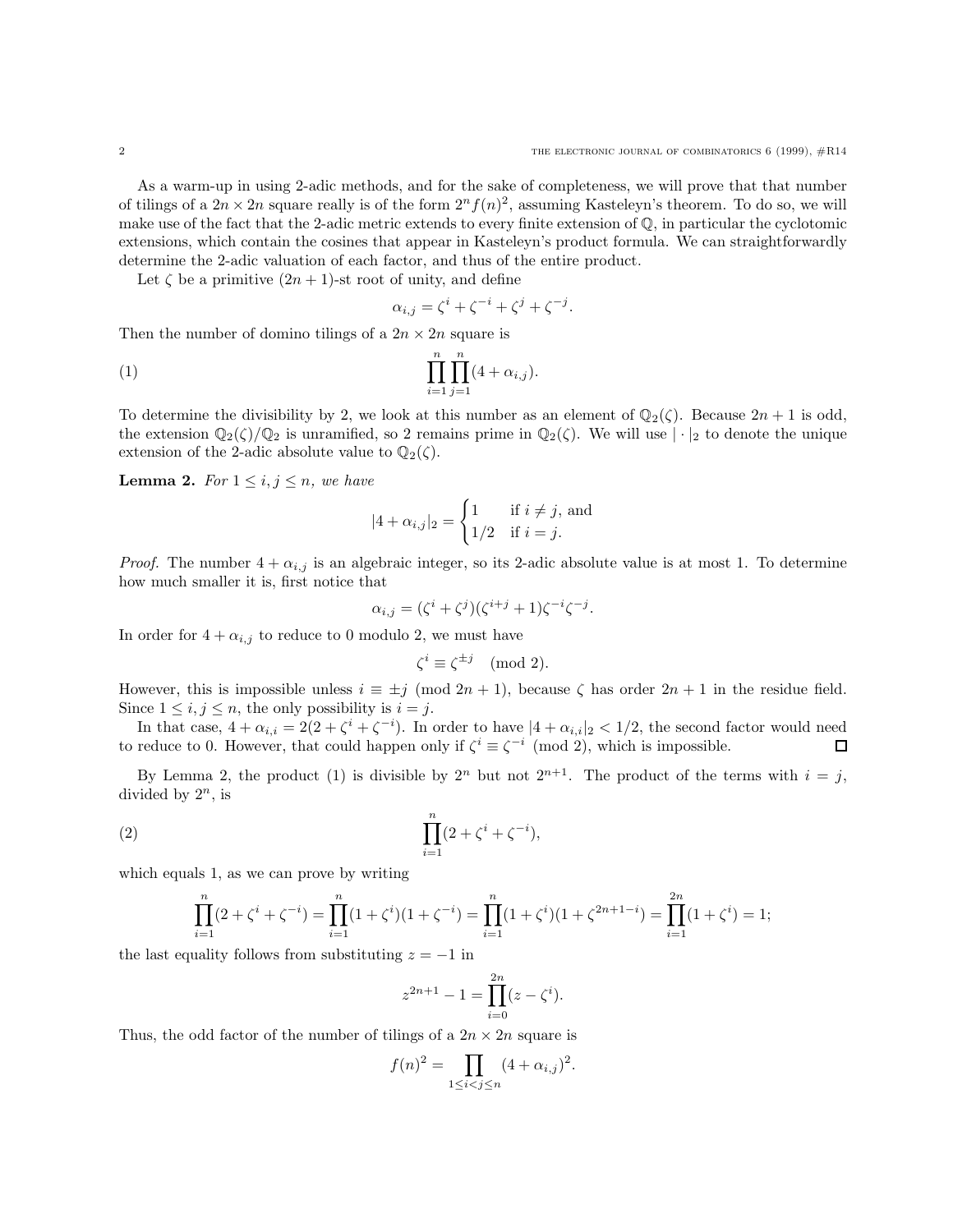We are interested in the square root of this quantity, not the whole odd factor. The positive square root is

$$
f(n) = \prod_{1 \le i < j \le n} (4 + \alpha_{i,j})
$$

(notice that every factor is positive). It is clearly an integer, since it is an algebraic integer and is invariant under every automorphism of  $\mathbb{Q}(\zeta)/\mathbb{Q}$ . Thus, we have shown that the number of tilings is of the form  $2<sup>n</sup>f(n)<sup>2</sup>$ , where  $f(n)$  an odd integer.

In determining the 2-adic behavior of f, it seems simplest to start by examining it modulo 4. In that case, we have the formula

$$
f(n) \equiv \prod_{1 \le i < j \le n} \alpha_{i,j} \pmod{4},
$$

and the product appearing in it can actually be evaluated explicitly.

**Lemma 3.** We have

$$
\prod_{1 \le i < j \le n} \alpha_{i,j} = \begin{cases} 1 & \text{if } n \equiv 0, 1, 3 \pmod{4}, \text{ and} \\ -1 & \text{if } n \equiv 2 \pmod{4}. \end{cases}
$$

*Proof.* In this proof, we will write  $\zeta^*$  to indicate an unspecified power of  $\zeta$ . Because the product in question is real and the only real power of  $\zeta$  is 1, we will in several cases be able to see that factors of  $\zeta^*$  equal 1 without having to count the  $\zeta$ 's.

Start by observing that

$$
\prod_{1 \leq i < j \leq n} \alpha_{i,j} = \prod_{i=1}^{n-1} \prod_{j=i+1}^{n} (\zeta^{i+j} + 1)(\zeta^{i-j} + 1)\zeta^{-i}
$$
\n
$$
= \zeta^* \prod_{i=1}^{n-1} \prod_{j=i+1}^{n} (\zeta^{i+j} + 1)(\zeta^{2n+1+i-j} + 1)
$$
\n
$$
= \zeta^* \prod_{i=1}^{n-1} \prod_{s=2i+1}^{2n} (\zeta^s + 1).
$$

(To prove the last line, check that  $i + j$  and  $2n + 1 + i - j$  together run over the same range as s.)

In the factors where  $i > n/2$ , replace  $\zeta^s + 1$  with  $\zeta^s(\zeta^{2n+1-s} + 1)$ . Now for every i, it is easy to check that

$$
\prod_{s=2i+1}^{2n} (\zeta^s + 1) \prod_{s=2(n-i)+1}^{2n} (\zeta^{2n+1-s} + 1) = \prod_{s=1}^{2n} (\zeta^s + 1) = 1.
$$

When n is odd, pairing i with  $n - i$  in this way takes care of every factor except for a power of  $\zeta$ , which must be real and hence 1. Thus, the whole product is 1 when  $n$  is odd, as desired.

In the case when n is even, the pairing between i and  $n - i$  leaves the  $i = n/2$  factor unpaired. The product is thus

(3) 
$$
\zeta^* \prod_{s=n+1}^{2n} (\zeta^s + 1).
$$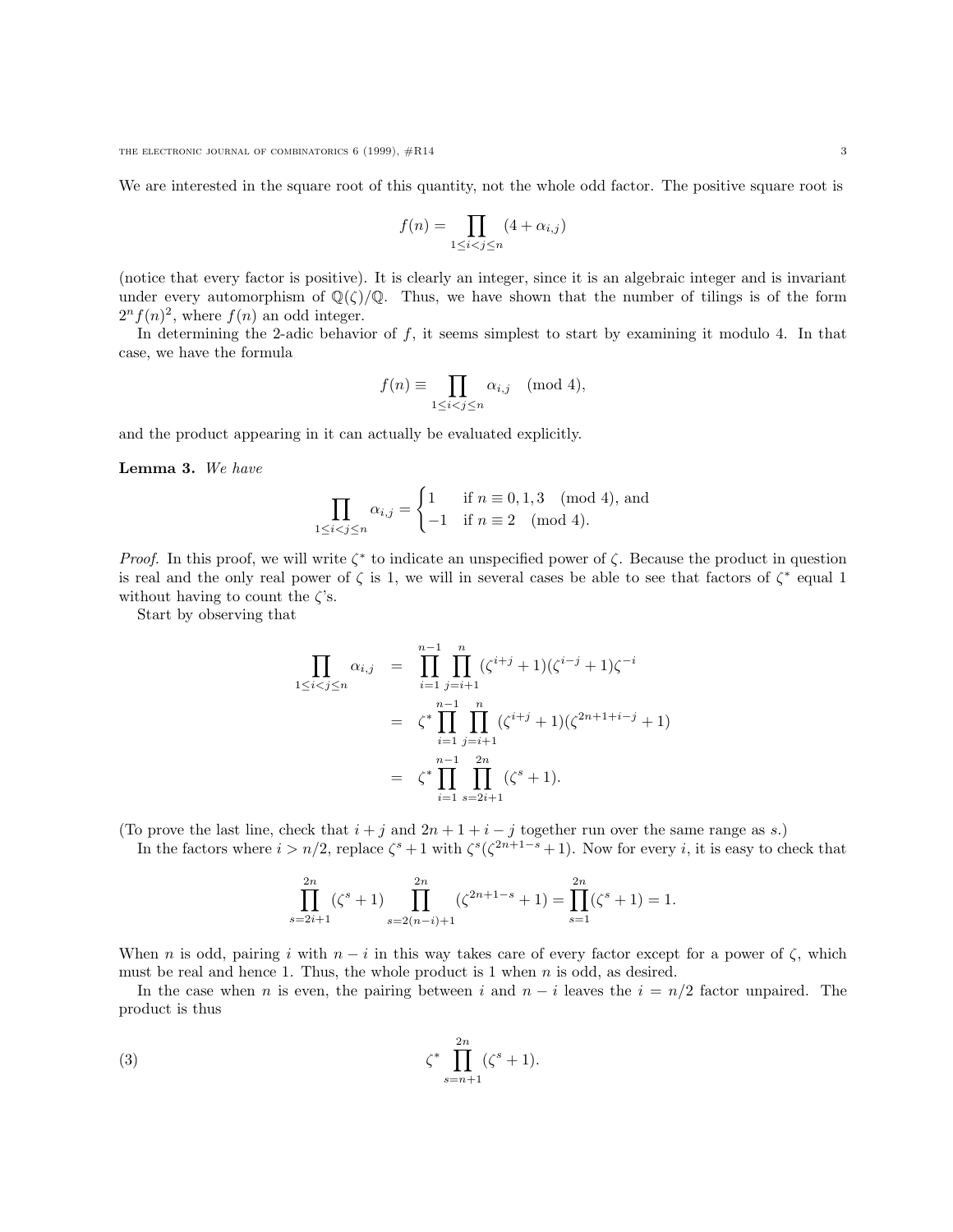$\Box$ 

Notice that

$$
\left(\prod_{s=n+1}^{2n} (1+\zeta^s)\right)^2 = \prod_{s=n+1}^{2n} \zeta^s (1+\zeta^{2n+1-s}) \prod_{s=n+1}^{2n} (1+\zeta^s)
$$

$$
= \prod_{s=n+1}^{2n} \zeta^s
$$

$$
= \zeta^*.
$$

Hence, since every power of  $\zeta$  has a square root among the powers of  $\zeta$  (because  $2n + 1$  is odd),

$$
\prod_{s=n+1}^{2n} (\zeta^s + 1) = \pm \zeta^*.
$$

Substituting this result into (3) shows that the product we are trying to evaluate must equal  $\pm 1$ , since the  $\zeta^*$  factor must be real and therefore 1. All that remains is to determine the sign.

 $(1+\zeta^s)$ 

 $\Pi$  $_{2n}$ 

 $s=n+1$ 

Since

and

$$
\prod_{t=1}^n (1+\zeta^t)
$$

are reciprocals, it is enough to answer the question for the second one (which is notationally slightly simpler). We know that it is plus or minus a power of  $\zeta$ , and need to determine which. Since  $\zeta = \zeta^{-2n}$ , we have

$$
\prod_{t=1}^{n} (1 + \zeta^{t}) = \prod_{t=1}^{n} (1 + \zeta^{-2nt}) = \zeta^{*} \prod_{t=1}^{n} (\zeta^{nt} + \zeta^{-nt}).
$$

The product

 $\prod^n$  $t=1$  $(\zeta^{nt} + \zeta^{-nt})$ 

is real, so it must be  $\pm 1$ ; to determine which, we just need to determine its sign. For that, we write

$$
\zeta^{nt} + \zeta^{-nt} = 2\cos\left(t\pi - \frac{t\pi}{2n+1}\right),\,
$$

which is negative iff t is odd (assuming  $1 \le t \le n$ ). Thus, the sign of the product is negative iff there are an odd number of odd numbers from 1 to n, i.e., iff  $n \equiv 2 \pmod{4}$  (since n is even).

Therefore, the whole product is  $-1$  iff  $n \equiv 2 \pmod{4}$ , and is 1 otherwise.

Now that we have dealt with the behavior of f modulo 4, we can simplify the problem considerably by working with  $f^2$  rather than f. Recall that proving uniform continuity is equivalent to showing that for every k, there exists an  $\ell$  such that if  $n \equiv m \pmod{2^{\ell}}$ , then  $f(n) \equiv f(m) \pmod{2^k}$ . If we can find an  $\ell$  such that  $n \equiv m \pmod{2^{\ell}}$  implies that  $f(n)^2 \equiv f(m)^2 \pmod{2^{2k}}$ , then it follows that  $f(n) \equiv \pm f(m) \pmod{2^k}$ , and our knowledge of f modulo 4 pins down the sign as  $+1$ . The same reasoning applies to the functional equation, so if we can show that  $f^2$  is uniformly continuous 2-adically and satisfies  $f(-1-n)^2 = f(n)^2$ , then we will have proved Theorem 1.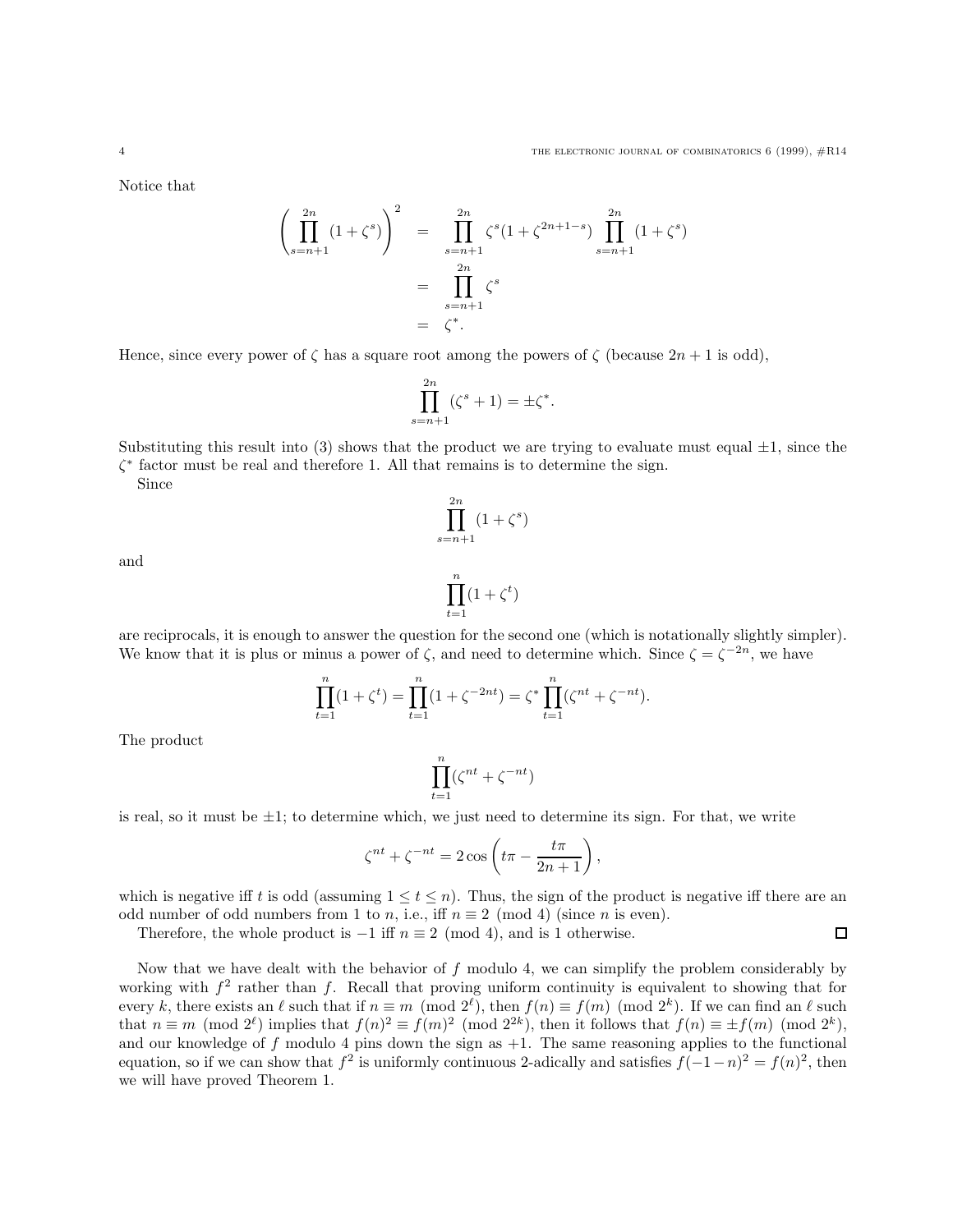We begin by using (1) to write

$$
2^{n} f(n)^{2} = \left(\prod_{i,j=1}^{n} \alpha_{i,j}\right) \prod_{i,j=1}^{n} \left(1 + \frac{4}{\alpha_{i,j}}\right)
$$

$$
= \left(\prod_{i,j=1}^{n} \alpha_{i,j}\right) \sum_{k\geq 0} 4^{k} E_{k}(n),
$$

where  $E_k(n)$  is the k-th elementary symmetric polynomial in the  $1/\alpha_{i,j}$ 's (where  $1 \leq i,j \leq n$ ). We can evaluate the product

$$
\prod_{i,j=1}^n \alpha_{i,j}
$$

by combining Lemma 3 with the equation

$$
\prod_{t=1}^{n} (\zeta^{t} + \zeta^{-t}) = (-1)^{\lfloor \frac{n+1}{2} \rfloor},
$$

which can be proved using the techniques of Lemma 3: it is easily checked that the product squares to 1, and its sign is established by writing

$$
\zeta^t + \zeta^{-t} = 2\cos\frac{2t\pi}{2n+1},
$$

which is positive for  $1 \le t < (2n+1)/4$  and negative for  $(2n+1)/4 < t \le n$ . This shows that

$$
\prod_{i,j=1}^n \alpha_{i,j} = (-1)^{\lfloor \frac{n+1}{2} \rfloor} 2^n,
$$

so we conclude that

(4) 
$$
f(n)^{2} = (-1)^{\lfloor \frac{n+1}{2} \rfloor} \sum_{k \geq 0} 4^{k} E_{k}(n).
$$

The function  $n \mapsto (-1)^{\lfloor \frac{n+1}{2} \rfloor}$  is uniformly continuous 2-adically and invariant under interchanging n with  $-1-n$ , so to prove these properties for  $f^2$  we need only prove them for the sum on the right of (4).

Because  $\alpha_{i,j}$  has 2-adic valuation at most 1, that of  $E_k(n)$  is at least  $-k$ , and hence  $2^k E_k(n)$  is a 2-adic integer (in the field  $\mathbb{Q}_2(\zeta)$ ). Thus, to determine  $f(n)^2$  modulo  $2^k$  we need only look at the first  $k+1$  terms of the sum (4).

Define

$$
S_k(n) = \sum_{i,j=1}^n \frac{1}{\alpha_{i,j}^k}.
$$

We will prove the following proposition about  $S_k$ .

**Proposition 4.** For each k,  $S_k(n)$  is a polynomial over  $\mathbb Q$  in n and  $(-1)^n$ . Furthermore,

$$
S_k(n) = S_k(-1 - n).
$$

We will call a polynomial in n and  $(-1)^n$  a quasi-polynomial. Notice that every quasi-polynomial over  $\mathbb Q$ is uniformly continuous 2-adically.

In fact,  $S_k$  is actually a polynomial of degree  $2k$ . However, we will not need to know that. The only use we will make of the fact that  $S_k$  is a quasi-polynomial is in proving uniform continuity, so we will prove only this weaker claim.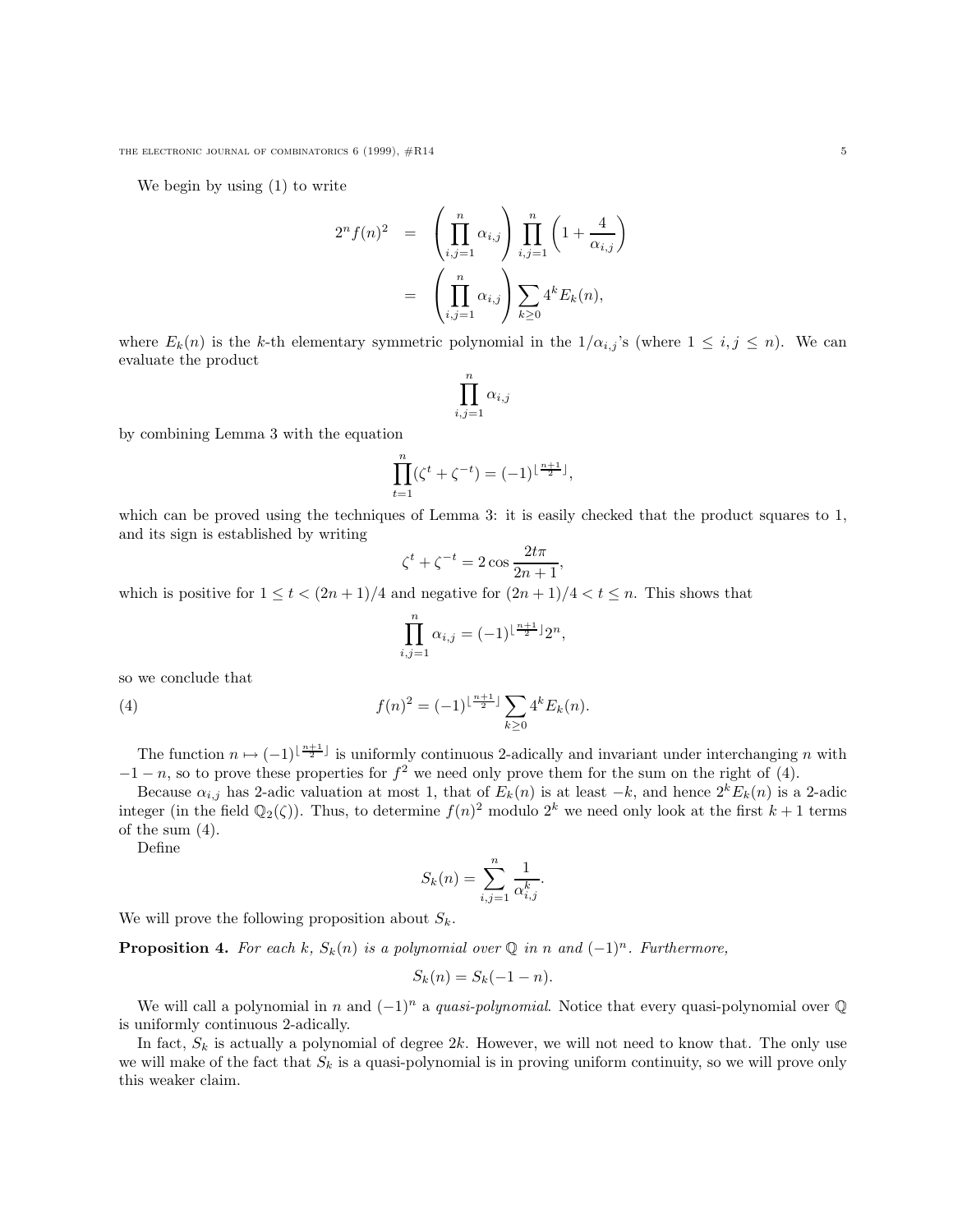Given Proposition 4, the same must hold for  $E_k$ , because the  $E_k$ 's and  $S_k$ 's are related by the Newton identities

$$
kE_k = \sum_{i=1}^k (-1)^{i-1} S_i E_{k-i}.
$$

It now follows from (4) that  $f^2$  is indeed uniformly continuous and satisfies the functional equation. Thus, we have reduced Theorem 1 to Proposition 4.

Define

and

$$
T_k(n) = \sum_{i,j=0}^{2n} \frac{1}{\alpha_{i,j}^k},
$$

 $\mathbb{F}$  x  $\mathbb{F}$ 

$$
R_k(n) = \sum_{i=0}^{2n} \frac{1}{\alpha_{i,0}^k}.
$$

Because  $\alpha_{i,j} = \alpha_{-i,j} = \alpha_{i,-j} = \alpha_{-i,-j}$ , we have

$$
T_k(n) = 4S_k(n) + 2R_k(n) - \frac{1}{\alpha_{0,0}^k}.
$$

To prove Proposition 4, it suffices to prove that  $T_k$  and  $R_k$  are quasi-polynomials over  $\mathbb{Q}$ , and that  $T_k(-1$  $n) = T_k(n)$  and  $R_k(-1 - n) = R_k(n)$ .

We can simplify further by reducing  $T_k$  to a single sum, as follows. It is convenient to write everything in terms of roots of unity, so that

$$
T_k(n) = \sum_{\zeta,\xi} \frac{1}{(\zeta + 1/\zeta + \xi + 1/\xi)^k},
$$

where  $\zeta$  and  $\xi$  range over all  $(2n + 1)$ -st roots of unity. (This notation supersedes our old use of  $\zeta$ .) Then we claim that

$$
T_k(n) = \left(\sum_{\zeta} \frac{1}{(\zeta + 1/\zeta)^k}\right)^2.
$$

To see this, write the right hand side as

$$
\left(\sum_{\zeta} \frac{1}{(\zeta + 1/\zeta)^k}\right) \left(\sum_{\xi} \frac{1}{(\xi + 1/\xi)^k}\right) = \sum_{\zeta, \xi} \frac{1}{(\zeta \xi + 1/(\zeta \xi) + \zeta/\xi + 1/(\zeta/\xi))^k},
$$

and notice that as  $\zeta$  and  $\xi$  run over all  $(2n+1)$ -st roots of unity, so do  $\zeta\xi$  and  $\zeta/\xi$ . (This is equivalent to the fact that every  $(2n + 1)$ -st root of unity has a unique square root among such roots of unity, because that implies that the ratio  $\xi^2$  between  $\zeta \xi$  and  $\zeta/\xi$  does in fact run over all  $(2n + 1)$ -st roots of unity.)

We can deal with  $R_k$  similarly: as  $\xi$  runs over all  $(2n + 1)$ -st roots of unity, so does  $\xi^2$ , and hence

$$
R_k(n) = \sum_{\zeta} \frac{1}{(2+\zeta+1/\zeta)^k} = \sum_{\xi} \frac{1}{(2+\xi^2+1/\xi^2)^k} = \sum_{\xi} \frac{1}{(\xi+1/\xi)^{2k}}.
$$

Define

$$
U_k(n) = \sum_{\zeta} \frac{1}{(\zeta + 1/\zeta)^k}.
$$

Now everything comes down to proving the following proposition:

**Proposition 5.** The function  $U_k$  is a quasi-polynomial over  $\mathbb{Q}$ , and satisfies

$$
U_k(-1 - n) = U_k(n).
$$